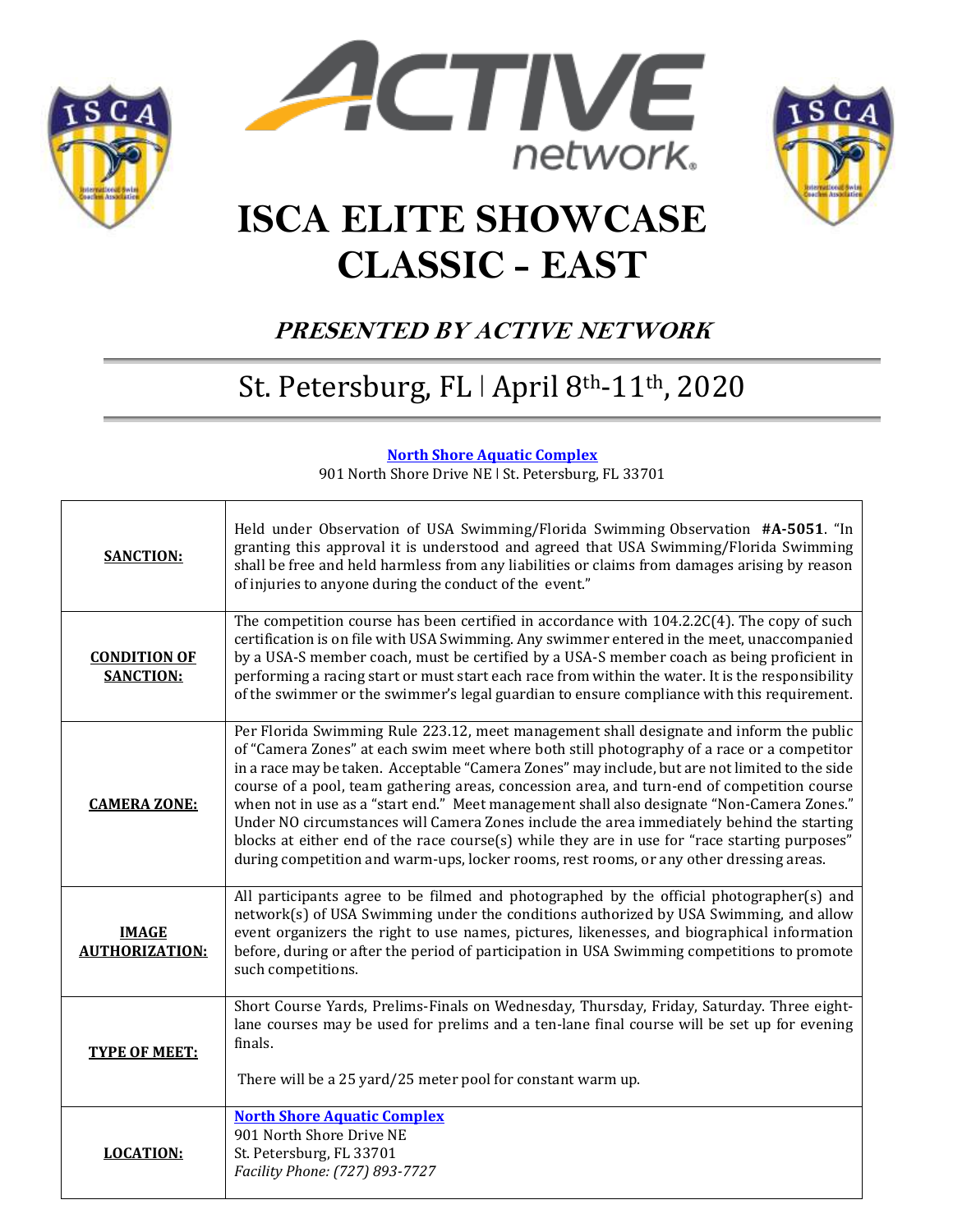|                            | Preliminaries (Wed, Thurs, Fri, Sat)                                                                                                                                                                |                              |  |  |  |  |
|----------------------------|-----------------------------------------------------------------------------------------------------------------------------------------------------------------------------------------------------|------------------------------|--|--|--|--|
|                            | General Warm Up 6:30-7:50AM                                                                                                                                                                         |                              |  |  |  |  |
|                            | Specific Warm Up 7:50-8:20AM<br>Meet Start8:30AM                                                                                                                                                    |                              |  |  |  |  |
|                            |                                                                                                                                                                                                     | <b>Finals - SATURDAY</b>     |  |  |  |  |
|                            | Finals - Wed, Thurs, Fri                                                                                                                                                                            | General Warm Up 2:30-3:20PM  |  |  |  |  |
| <b>SCHEDULE:</b>           | General Warm Up 3:30-4:20PM                                                                                                                                                                         | Specific Warm Up 3:20-3:50PM |  |  |  |  |
|                            | Specific Warm Up 4:20-4:50PM                                                                                                                                                                        | Meet Start  4:00PM           |  |  |  |  |
|                            |                                                                                                                                                                                                     |                              |  |  |  |  |
|                            | ** Please note that Saturday - Finals will begin one hour earlier.                                                                                                                                  |                              |  |  |  |  |
|                            | The North Short Aquatic Complex is host to a certified 50 meter outdoor pool with a maximum                                                                                                         |                              |  |  |  |  |
| <b>POOL &amp; FACILITY</b> | of 10 long course racing lanes. Non-turbulent lane lines will be used. Constant warm down                                                                                                           |                              |  |  |  |  |
| <b>SPECS:</b>              | lanes are available in the additional outdoor 25 meter pool.                                                                                                                                        |                              |  |  |  |  |
|                            |                                                                                                                                                                                                     |                              |  |  |  |  |
| <b>TIMING SYSTEM:</b>      | A Colorado timing system, touch pads, backstroke wedges, and a digital scoreboard will be<br>used as well as manual back up watches.                                                                |                              |  |  |  |  |
|                            |                                                                                                                                                                                                     |                              |  |  |  |  |
| <b>ELIGIBILITY:</b>        | Must be a 2020 USA Swimming, YMCA, AAU, and/or a FINA registered athlete.                                                                                                                           |                              |  |  |  |  |
|                            | Please submit entry times according to the time swum - DO NOT SUBMIT CONVERTED TIMES.                                                                                                               |                              |  |  |  |  |
|                            | (Example: If the time was swum in long course meters, submit the long course time.) Non-                                                                                                            |                              |  |  |  |  |
|                            | conforming meter times will be seeded last according to USA Swimming Rules and Regulations                                                                                                          |                              |  |  |  |  |
|                            | 207.12.7B. All yard times, even if they are bonus event times, will be seeded for prelims                                                                                                           |                              |  |  |  |  |
|                            | fastest to slowest within the two age group order. (Example: All 10 & Unders yard times will<br>be seeded fastest to slowest no matter if it's a bonus event or not. If it is entered in meters, it |                              |  |  |  |  |
|                            | will be seeded at the end).                                                                                                                                                                         |                              |  |  |  |  |
|                            |                                                                                                                                                                                                     |                              |  |  |  |  |
|                            | PLEASE NOTE THAT THERE ARE NO CHANGES OR TIME UPDATES PERMITTED AFTER                                                                                                                               |                              |  |  |  |  |
|                            | THE PSYCH SHEET IS PUBLISHED.                                                                                                                                                                       |                              |  |  |  |  |
|                            | All preliminary events, including relays, will be swum combined slowest to fastest in the 10 $\&$                                                                                                   |                              |  |  |  |  |
|                            | Unders, 11 - 12's, and 13 - 14's, with the top 10 of each single age divided out to swim in each                                                                                                    |                              |  |  |  |  |
|                            | night's finals (excluding the 500, 1000, 1650 freestyle, and 400 individual medley). Please note<br>the fastest 10 times across the respective 10 & Under, 11-12, and 13-14 age groups swum in      |                              |  |  |  |  |
|                            | finals. (However, they will still be awarded in single age group divisions.)                                                                                                                        |                              |  |  |  |  |
| <b>SEEDING:</b>            | There will be no positive check-in. Please submit scratches by 6:00pm the evening<br>before the race.                                                                                               |                              |  |  |  |  |
|                            |                                                                                                                                                                                                     |                              |  |  |  |  |
|                            | 500 Free & 400 IM: Events 45 & 46, 47 & 48, 89 & 90 and 91 & 92 will be swum within the                                                                                                             |                              |  |  |  |  |
|                            | format of their respective preliminary sessions. They will be swum slowest to fastest with the                                                                                                      |                              |  |  |  |  |
|                            | fastest ten girls and the fastest ten boys swimming in the evening finals. These will be timed                                                                                                      |                              |  |  |  |  |
|                            | final events, so swimmers will only swim the events once.                                                                                                                                           |                              |  |  |  |  |
|                            | A/B Flight format: Dependent on the number of entries, and at the discretion of the Meet                                                                                                            |                              |  |  |  |  |
|                            | Referee, the 400 IM and 500 free preliminaries may be conducted in an "A/B flight" format.                                                                                                          |                              |  |  |  |  |
|                            | 1000 & 1650 Free: Events 1 & 2 and 55 & 56 will be swum at the conclusion of their respective                                                                                                       |                              |  |  |  |  |
|                            | preliminary sessions following a 10 minute break. They will be swum fastest to slowest,                                                                                                             |                              |  |  |  |  |
|                            | alternating girl/boy heats. In their respective evening finals sessions, the fastest ten girls and                                                                                                  |                              |  |  |  |  |
|                            | the fastest ten boys will swim as the first two events in the evening finals. These will be a timed<br>final events, so swimmers will only swim the events once.                                    |                              |  |  |  |  |
|                            |                                                                                                                                                                                                     |                              |  |  |  |  |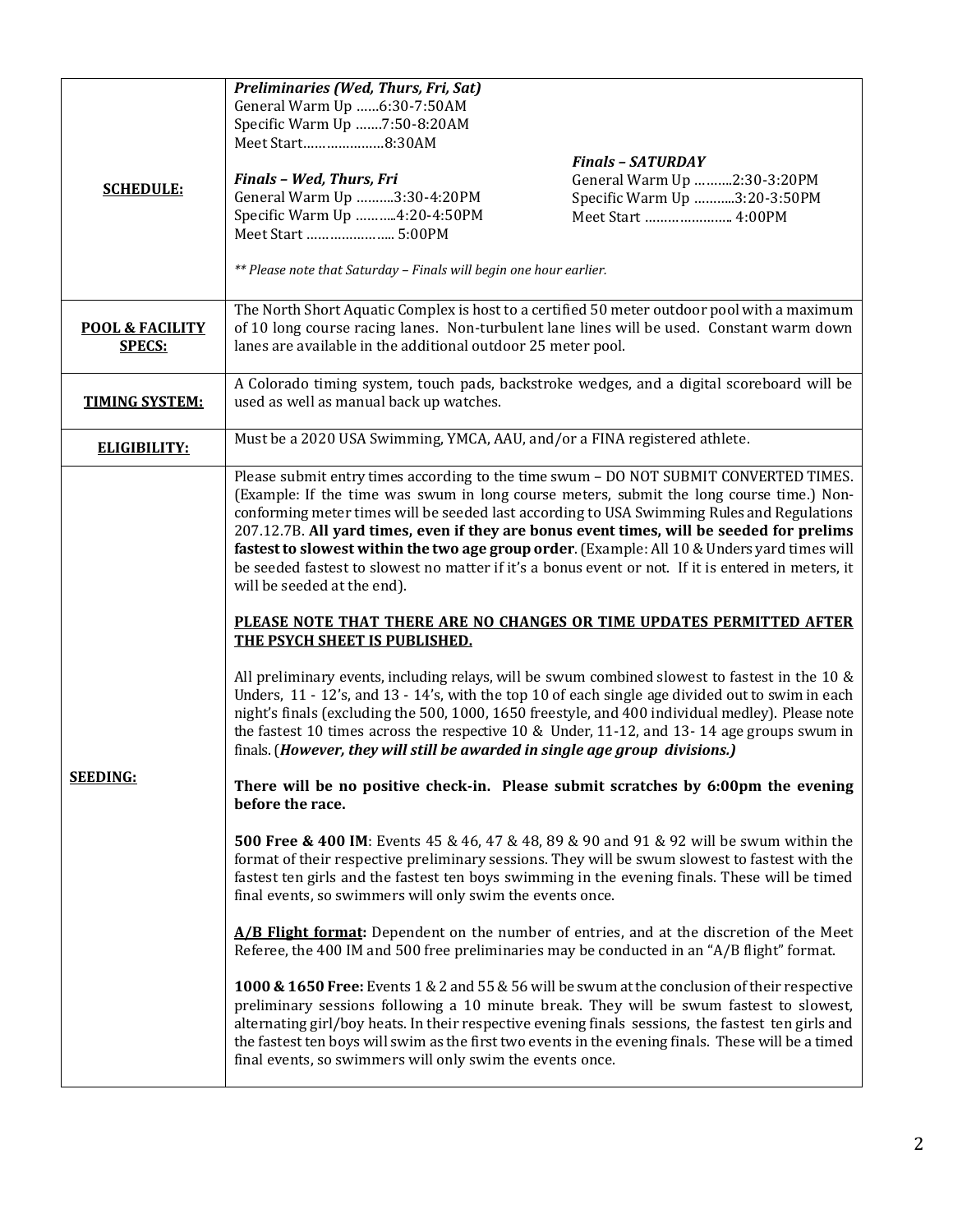|                                  | Relays: Top 10 teams will swim at finals. On Saturday, teams may choose AM or PM. All<br>swimmers must be listed on the entry sheet to be eligible to compete on a relay team. TWO<br>RELAYS PER CLUB MAXIMUM.                                                                                                                                                                                                                                                                                                                                                                                                                                                                                                   |  |  |  |  |  |  |
|----------------------------------|------------------------------------------------------------------------------------------------------------------------------------------------------------------------------------------------------------------------------------------------------------------------------------------------------------------------------------------------------------------------------------------------------------------------------------------------------------------------------------------------------------------------------------------------------------------------------------------------------------------------------------------------------------------------------------------------------------------|--|--|--|--|--|--|
|                                  | Current USA Swimming Rules, including the Minor Athlete Abuse Prevention Policy<br>("MAAPP"), will govern this meet. (Safety rules as outlined by USA Swimming will be in effect<br>during all warm-up and warm-down time frames and areas.) No parents will be allowed on the<br>pool deck unless they have 2020 USA Swimming Credentials and are assisting with team<br>functions. If any swimmer needs to have coaching assistance, they MUST go directly to the meet<br>Referee to receive a deck pass and/or a coaching assignment.                                                                                                                                                                         |  |  |  |  |  |  |
| <b>RULES:</b>                    | Age as of the first day of the meet (April 8 <sup>th</sup> , 2020) will determine the swimmer's age group<br>for competition.                                                                                                                                                                                                                                                                                                                                                                                                                                                                                                                                                                                    |  |  |  |  |  |  |
|                                  | Qualifying times must have been achieved between January 1, 2018 - March 31, 2020                                                                                                                                                                                                                                                                                                                                                                                                                                                                                                                                                                                                                                |  |  |  |  |  |  |
|                                  | The practice of deck changing is prohibited. Swimmers must use the locker rooms to change<br>in and out of their swim suits. Swimmers participating in the practice of deck changing can be<br>subject to removal from further competition.                                                                                                                                                                                                                                                                                                                                                                                                                                                                      |  |  |  |  |  |  |
|                                  | <b>Individual</b><br>Custom Medals  1st through 10th                                                                                                                                                                                                                                                                                                                                                                                                                                                                                                                                                                                                                                                             |  |  |  |  |  |  |
| <b>AWARDS</b>                    | <b>Relays</b><br>Custom Medals 1st through 3rd                                                                                                                                                                                                                                                                                                                                                                                                                                                                                                                                                                                                                                                                   |  |  |  |  |  |  |
| <b>INDIVIDUAL HIGH</b><br>POINT: | Individual High Point Presented to the Top Boy and Top Girl In Each Age Group:<br>9 & Under<br>10<br>$\bullet$<br>11<br>12<br>$\bullet$<br>13<br>14                                                                                                                                                                                                                                                                                                                                                                                                                                                                                                                                                              |  |  |  |  |  |  |
| <b>TEAM AWARDS:</b>              | TOP COMBINED TEAM<br>$\bullet$<br>TOP MEN'S TEAM<br>$\bullet$<br>TOP WOMEN'S TEAM<br>$\bullet$                                                                                                                                                                                                                                                                                                                                                                                                                                                                                                                                                                                                                   |  |  |  |  |  |  |
|                                  | Scored to 10 places in each age group.                                                                                                                                                                                                                                                                                                                                                                                                                                                                                                                                                                                                                                                                           |  |  |  |  |  |  |
| <b>SCORING:</b>                  | Points 11-9-8-7-6-5-4-3-2-1, with double points for relays.                                                                                                                                                                                                                                                                                                                                                                                                                                                                                                                                                                                                                                                      |  |  |  |  |  |  |
| <u>WARM-UP:</u>                  | Enclosed warm-up schedule will be used.                                                                                                                                                                                                                                                                                                                                                                                                                                                                                                                                                                                                                                                                          |  |  |  |  |  |  |
|                                  | Warm-up will be 60 minutes guaranteed prior to the start of each session.                                                                                                                                                                                                                                                                                                                                                                                                                                                                                                                                                                                                                                        |  |  |  |  |  |  |
| <b>SCRATCHES:</b>                | Prelims/timed finals: Scratches for events are due at 6:00pm the evening before the race. No<br>penalty for scratching on the block with the exception of deck seeded events. Check in must be<br>done with the clerk of course prior to the listed check in time to be seeded in that event. Any<br>swimmer properly entered in a deck seeded event, who fails to check in for that event, will not<br>be seeded but will be allowed to swim in an open lane for that event only. No new heats will be<br>created - first come first served                                                                                                                                                                     |  |  |  |  |  |  |
| <b>FINALS:</b>                   | Any swimmer who competed in a preliminary heat and qualifies for finals must swim the event<br>during finals unless the swimmer announced his/her intention to scratch from the event within<br>30 minutes of the announcement of the qualifiers for that event. He/she has until 30 minutes<br>after his or her final prelim of the day to finalize his/her scratch with the clerk of course. Any<br>swimmer not reporting to a final event in which the results were posted for his/her<br>swim will be barred from their next individual event in the meet, PLUS a \$25.00 fee will<br>be assessed to swimmers not in compliance with the scratch rule UNLESS relieved for<br>good cause by the Meet Referee. |  |  |  |  |  |  |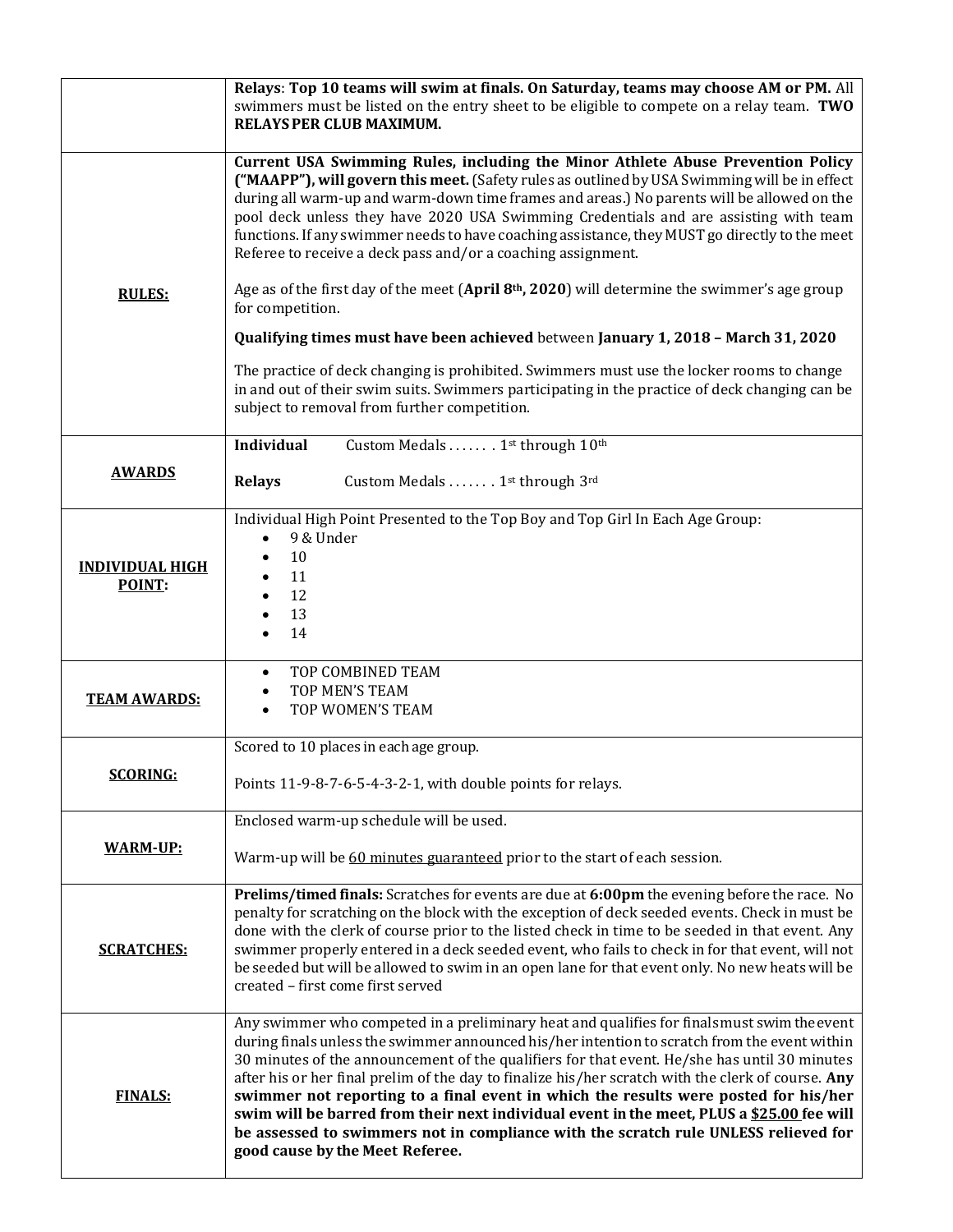| <b>ENTRY LIMIT:</b>                      | Swimmers will be limited to three events per day and a total of 10 for the entire meet. If a<br>swimmer is over-entered in a session, any events entered over the three event limit will be<br>dropped at the point of over-entry. Qualifying times are as follows: 10-12-14 year olds must<br>have minimum of AAA times and 9-11-13 year olds must have minimum of AA times. The<br>bonus events must have an entry time but does not have to be AA or AAA. |  |  |  |  |  |
|------------------------------------------|--------------------------------------------------------------------------------------------------------------------------------------------------------------------------------------------------------------------------------------------------------------------------------------------------------------------------------------------------------------------------------------------------------------------------------------------------------------|--|--|--|--|--|
|                                          | <b>BONUS EVENTS</b><br>For 1 qualifying time You earn 4 bonus events                                                                                                                                                                                                                                                                                                                                                                                         |  |  |  |  |  |
|                                          | Bonus events must be entered with a time. NT will not be accepted. EVENTS OVER 200<br>YARDS MAY NOT BE USED AS BONUS EVENTS.                                                                                                                                                                                                                                                                                                                                 |  |  |  |  |  |
| <b>TIME TRIALS:</b>                      | Time trials will be offered Wednesday, Thursday, and Friday upon conclusion of the prelim<br>sessions. Cost per event - \$15.00. Athletes should sign up at the admin table before 10:30am<br>on the day they plan to swim. If the athlete is not already entered in the meet, surcharges<br>apply.                                                                                                                                                          |  |  |  |  |  |
| <b>ISCA ATHLETE FEE:</b>                 | ISCA Athlete Fee is \$45.00/per swimmer including relay only swimmers.                                                                                                                                                                                                                                                                                                                                                                                       |  |  |  |  |  |
|                                          | <b>REGULAR FEES</b>                                                                                                                                                                                                                                                                                                                                                                                                                                          |  |  |  |  |  |
| <b>ENTRY FEES:</b>                       | <b>LATE ENTRY FEES</b>                                                                                                                                                                                                                                                                                                                                                                                                                                       |  |  |  |  |  |
|                                          | Deck entries will be accepted to fill heats only. No new heats will be created. Fees are \$12.00<br>per individual deck entry, plus the facility and athlete surcharges if not previously entered in<br>meet, fees must be paid at time of entry.                                                                                                                                                                                                            |  |  |  |  |  |
| <b>DECK ENTRIES</b>                      | Deck entries will be accepted by the administrative referee or designated representative and<br>assigned a lane no later than 45 minutes prior to the start of each session. A swimmer may<br>not drop an event to deck enter another event. The entry limit of three (3) individual swims<br>per day applies (including time trials).                                                                                                                       |  |  |  |  |  |
| <b>ENTRY DEADLINE:</b>                   | All entries must be received by midnight, Tuesday, March 31, 2020. Late entry/deck entry<br>must be submitted by deadline the evening prior to event (s) contested.                                                                                                                                                                                                                                                                                          |  |  |  |  |  |
| <b>ENTRY PROCEDURE</b>                   | <b>GUARANTEED REGISTRATION:</b> Teams that have made a pre-registration athlete deposit on<br>swimisca.org are given guaranteed registration. Please note that in the absence of a<br>preregistration deposit, teams are not guaranteed a place in the meet (even if entries are<br><b>submitted through OME)</b> . For questions about pre-registration, please visit our 2020 Event<br>Page or email info@swimisca.org                                     |  |  |  |  |  |
| (OME) PROCEDURE:                         | <b>ENTRIES (Online Meet Entry -OME): Entries will be processed using the USA Swimming</b><br>On-Line Meet Entry (OME) ONLY.                                                                                                                                                                                                                                                                                                                                  |  |  |  |  |  |
| <b>(PLEASE READ)</b><br><b>CAREFULLY</b> | OME OPENS: 12:01 AM EST MONDAY February 24, 2020<br>OME CLOSES: 11:59 PM EST Tuesday March 31, 2020                                                                                                                                                                                                                                                                                                                                                          |  |  |  |  |  |
|                                          | FIRST TIME USERS: First time users of OME should register for an (free) account to<br>utilize the system. This can be completed on USA Swimming website at:                                                                                                                                                                                                                                                                                                  |  |  |  |  |  |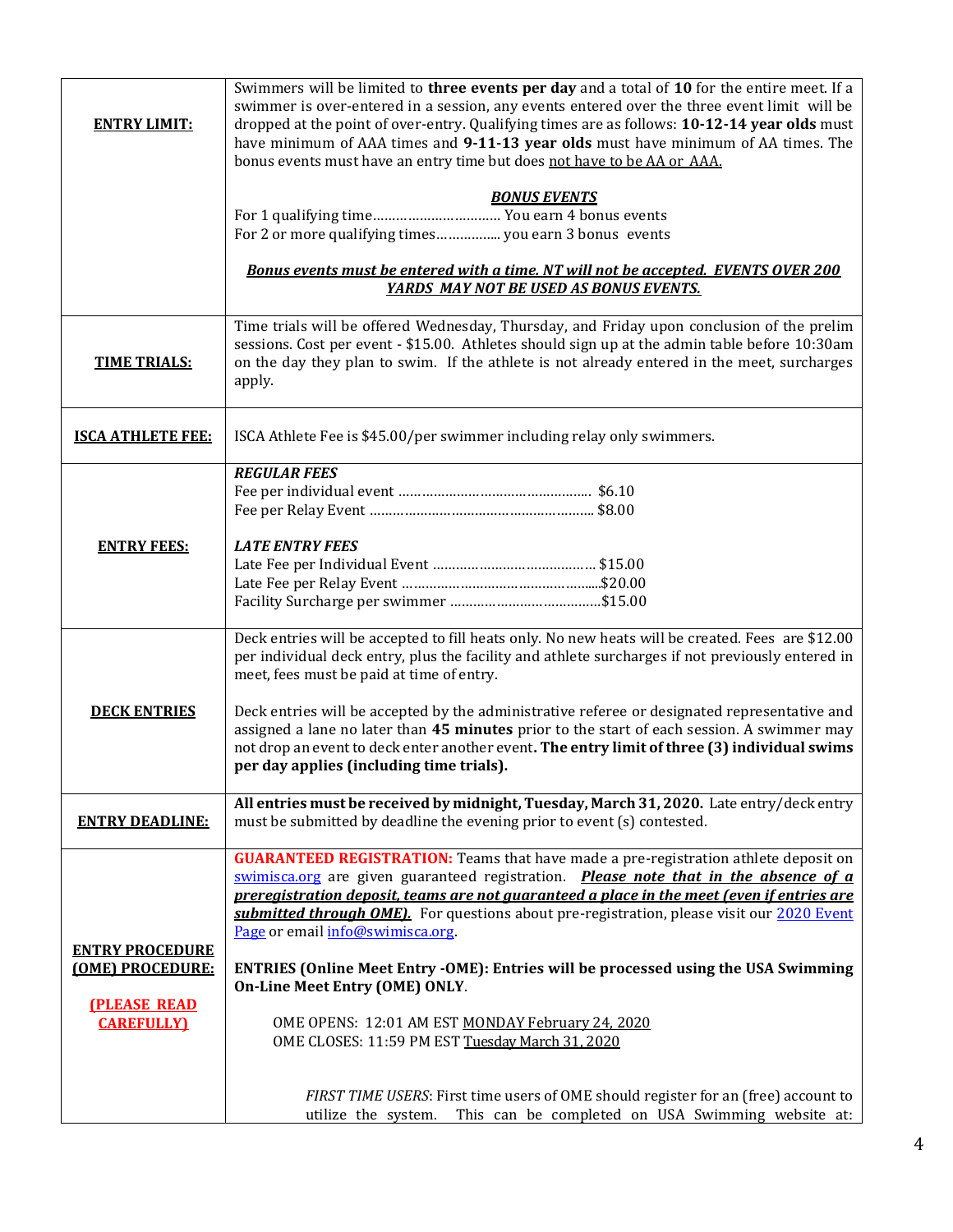|                         | http://www.usaswimming.org/ome. Log in and select "Enter Team. Follow the                                                                                          |  |  |  |  |  |  |
|-------------------------|--------------------------------------------------------------------------------------------------------------------------------------------------------------------|--|--|--|--|--|--|
|                         | prompts to create an account.                                                                                                                                      |  |  |  |  |  |  |
|                         | FOR OME HELP: Eva Gronke (727-644-5925) eva@fastswimresults.com                                                                                                    |  |  |  |  |  |  |
|                         | Jamie Lewis (719-866-3581) jlewis@usaswimming.org                                                                                                                  |  |  |  |  |  |  |
|                         |                                                                                                                                                                    |  |  |  |  |  |  |
|                         | INDIVIDUAL ENTRIES: Entries should use a time in the national database that is<br>faster than the qualifying time and achieved during the qualifying period.       |  |  |  |  |  |  |
|                         | Swimmers may enter using an "Override Time" for times that are not in the national                                                                                 |  |  |  |  |  |  |
|                         | database. Override times must include the meet name and date. Override times<br>that cannot be proven by the Entry Coordinator during the entry process will not   |  |  |  |  |  |  |
|                         | be seeded in the meet. Times that are missing from the National Database should                                                                                    |  |  |  |  |  |  |
|                         | be requested through the host LSC National Times Coordinator of the meet at which<br>the time was achieved. 16 & Under aged swimmers may enter 16 & Under and      |  |  |  |  |  |  |
|                         | Senior events, bearing in mind that they are bound to that age category if they                                                                                    |  |  |  |  |  |  |
|                         | qualify for Finals in that event.                                                                                                                                  |  |  |  |  |  |  |
|                         | Please note that OME is not an eligibility report; Coaches are responsible for                                                                                     |  |  |  |  |  |  |
|                         | knowing events for which their athletes are qualified.                                                                                                             |  |  |  |  |  |  |
|                         | OME RELAY ENTRY PROCEDURES: ENSURE "RELAY ONLY" ATHLETES ARE                                                                                                       |  |  |  |  |  |  |
|                         | INCLUDED IN THE TEAM ENTRY ROSTER. A team may enter no more than 2 relays                                                                                          |  |  |  |  |  |  |
|                         | in each relay event. Relays must be pre-entered and relay times must be provable<br>by team or aggregate. A swimmer may be used only once to prove a relay in each |  |  |  |  |  |  |
|                         | relay event.                                                                                                                                                       |  |  |  |  |  |  |
|                         | TEAMS WITH UNATTACHED OR UNREGISTERED ATHLETES: Teams may enter                                                                                                    |  |  |  |  |  |  |
|                         | athletes with an unattached or unregistered status. When building the roster in                                                                                    |  |  |  |  |  |  |
|                         | OME, select the "Add Unattached/Unregistered Swimmer" link. Unregistered<br>swimmers must provide proof of registration prior to the swimmers first event.         |  |  |  |  |  |  |
|                         |                                                                                                                                                                    |  |  |  |  |  |  |
|                         | INDIVIDUAL UNATTACHED ATHLETES: Unattached athletes that are not awaiting<br>attachment to any team must enter individually. Access to the OME system at the       |  |  |  |  |  |  |
|                         | address http://usaswimming.org/ome - long in and select "Enter Individual." On                                                                                     |  |  |  |  |  |  |
|                         | deck registrations will not be accepted.                                                                                                                           |  |  |  |  |  |  |
|                         | <b>PAYMENT:</b> Please plan to submit payment for all meet fees via check on-site at the                                                                           |  |  |  |  |  |  |
|                         | Meet Registration Table on Wednesday, April 8th. Payment MUST be collected<br>before an athlete is allowed to swim. Please make checks payable to "ISCA."          |  |  |  |  |  |  |
|                         | Payment by credit card is not available at this time. Please note that the OME automatic entry                                                                     |  |  |  |  |  |  |
|                         | report will show comprehensive fees due, but does not deduct the pre-reservation deposits.                                                                         |  |  |  |  |  |  |
|                         | For confirmation on exact fees due prior to the meet, please email info@swimisca.org.                                                                              |  |  |  |  |  |  |
|                         |                                                                                                                                                                    |  |  |  |  |  |  |
|                         | Foreign athletes are welcome to attend. All foreign athletes must be a registered member in<br>good standing with FINA or USA Swimming.                            |  |  |  |  |  |  |
|                         |                                                                                                                                                                    |  |  |  |  |  |  |
| <b>FOREIGN ATHLETES</b> | Entries for foreign teams can be submitted through a HY-TEK file. To receive the entry file,<br>please send a request to info@swimisca.org.                        |  |  |  |  |  |  |
|                         |                                                                                                                                                                    |  |  |  |  |  |  |
|                         | <b>Head Referee</b><br>Tony Uselis (twuselis@gmail.com)                                                                                                            |  |  |  |  |  |  |
| <b>OFFICIALS:</b>       | Eva Gronke (eva@fastswimresults.com)<br><b>Admin Referee/Official</b>                                                                                              |  |  |  |  |  |  |
|                         | Doug Fonder (dougfonder@gmail.com)<br><b>Meet Director</b>                                                                                                         |  |  |  |  |  |  |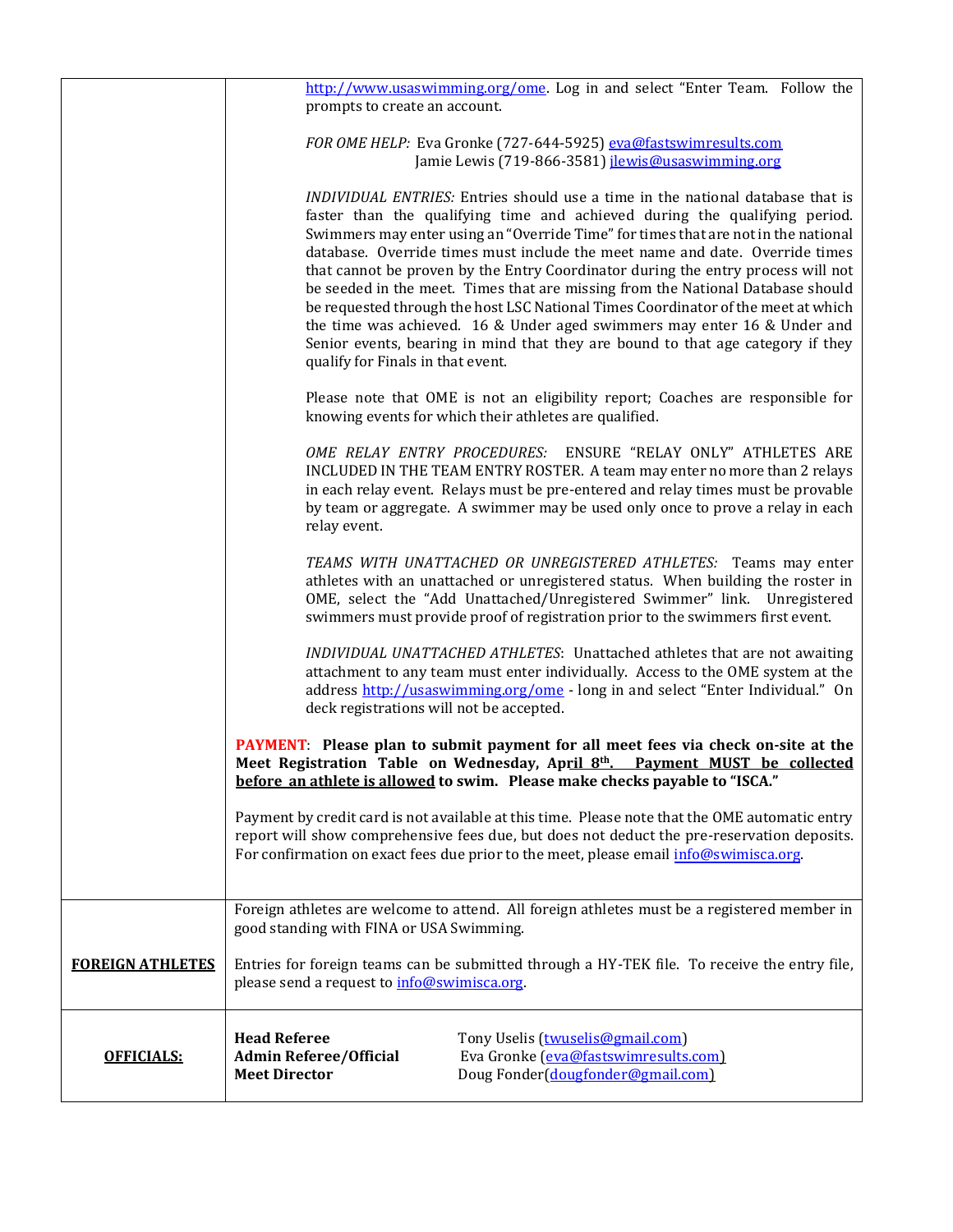| <b>COACH DECK</b><br>PASSES:           | Deck passes for USA Swimming registered coaches are \$15 each (and can be included in a<br>team's OME or purchased at the gate with verified credentials). Please indicate number of<br>coach passes requested and include with final entry payment. The full number of deck passes<br>allowed for each team in<br>dependent on the number<br># of Deck<br>$#$ of<br>of qualified athletes.<br>Swimmers<br>Passes<br>$1 - 4$<br>$5-9$<br>10-16<br>4<br>$17 - 21$<br>22-30<br>6<br>31-40<br>8<br>41-50<br>$50+$<br>10                                                                                                                                                                         |  |  |  |  |  |  |
|----------------------------------------|----------------------------------------------------------------------------------------------------------------------------------------------------------------------------------------------------------------------------------------------------------------------------------------------------------------------------------------------------------------------------------------------------------------------------------------------------------------------------------------------------------------------------------------------------------------------------------------------------------------------------------------------------------------------------------------------|--|--|--|--|--|--|
| <b>SPECTATOR</b><br><b>ADMISSIONS:</b> | \$55 All Sessions - Includes Meet program and heat sheets<br>\$45-3 days-heatsheet<br>\$30-2 days-heatsheet<br>\$15 - 1 day - heat sheet<br>*Includes Prelims and Finals Heatsheet*                                                                                                                                                                                                                                                                                                                                                                                                                                                                                                          |  |  |  |  |  |  |
| <b>COACHES /</b><br><b>OFFICIALS:</b>  | Coaches/officials must visibly display a valid USA membership card at all times while on deck<br>or show Deck Pass proof. A 2020 coaching member of USA Swimming must supervise each<br>swimmer participating in a Florida Swimming approved/sanctioned meet during warm-up<br>and competition. An unattached athlete, without a team affiliation and not escorted by a coach<br>member, must check in with the meet referee upon arrival at the meet. Such athletes will be<br>assigned to a substitute coach who will supervise the swimmer (s) during warm-up and<br>competition. There will be a coaches meeting Tuesday, April 7th, at 4:00pm at North<br><b>Shore Aquatic Complex.</b> |  |  |  |  |  |  |
| <b>MEET VOLUNTEERS:</b>                | As per ISCA policy, all volunteers must present valid photo ID or meet credentials to gain deck<br>access.                                                                                                                                                                                                                                                                                                                                                                                                                                                                                                                                                                                   |  |  |  |  |  |  |
| <b>TEAM</b><br><b>REPRESENTATIVE:</b>  | Prior to the start of the meet, the name of one person for each team other than the coach may<br>be given to the meet referee. The meet referee will only recognize the coach and that<br>designated person relative to matters pertaining to the meet.                                                                                                                                                                                                                                                                                                                                                                                                                                      |  |  |  |  |  |  |
| <b>INFORMATION:</b>                    | <b>Meet Director</b><br><b>Meet Referee</b><br><b>Meet Coordinator</b><br>Doug Fonder<br><b>Tony Uselis</b><br>Kelsey Ida<br>Cell: 540-397-0505<br>Cell: 727-742-0523<br>540-904-2666<br>dougfonder@gmail.com<br>twuselis@gmail.com<br>kida@swimisca.org<br><b>Meet Admin Official</b><br><b>Head Starter</b><br>Stroke/Turn<br><b>Steve Woolfolk</b><br>Eva Gronke<br>John Stanley<br>727-644-5925                                                                                                                                                                                                                                                                                          |  |  |  |  |  |  |
|                                        | 3534 Chessington Drive<br>Land O Lakes, FL 34638                                                                                                                                                                                                                                                                                                                                                                                                                                                                                                                                                                                                                                             |  |  |  |  |  |  |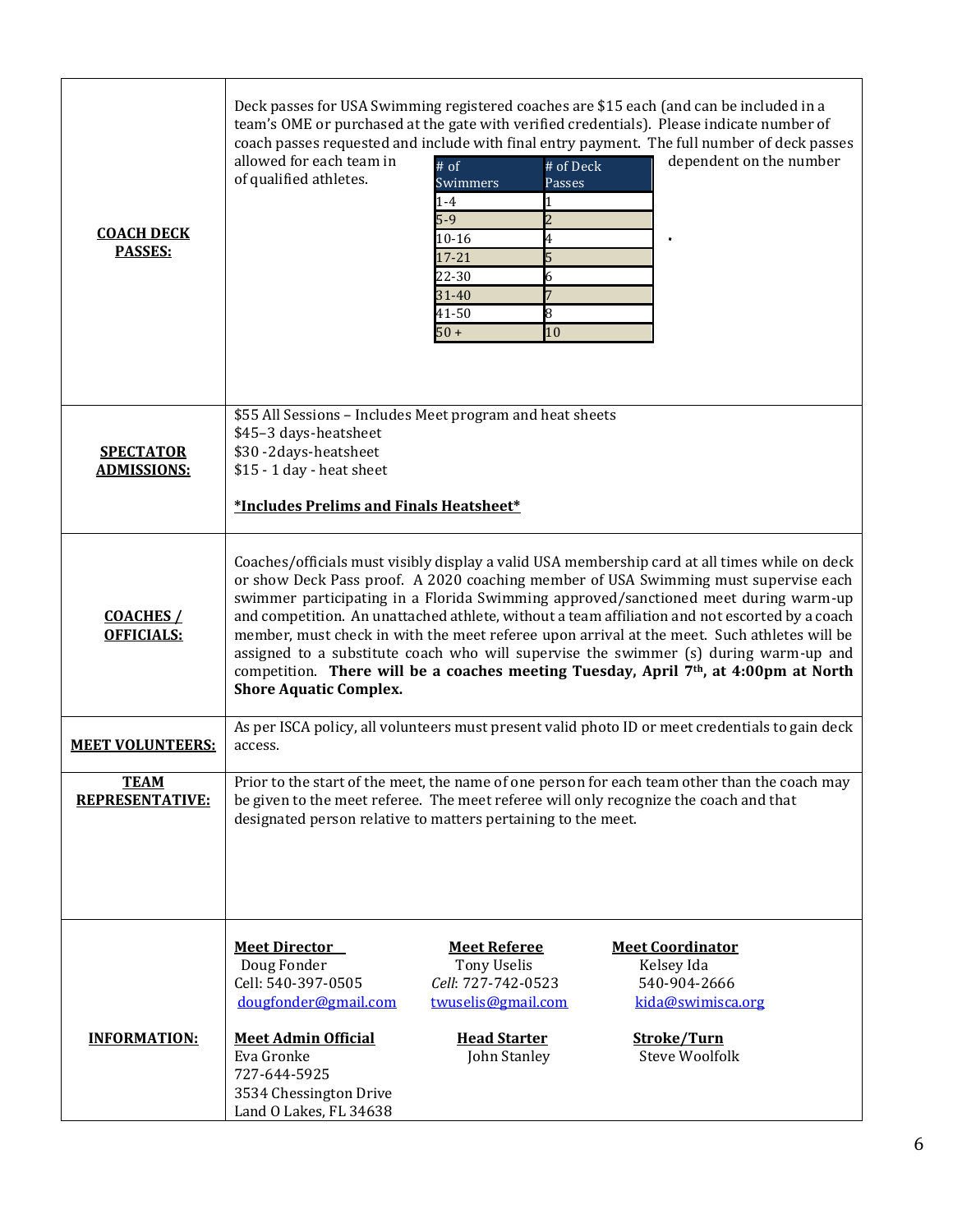|       | eva@fastswimresults.com                                                                                                                            |
|-------|----------------------------------------------------------------------------------------------------------------------------------------------------|
| NOTE: | **Events/heats may be combined at the discretion of the meet referee. Official start<br>times may be amended at the discretion of meet referee. ** |









# **ISCA ELITE SHOWCASE CLASSIC -EAST**

**PRESENTED BY ACTIVE NETWORK**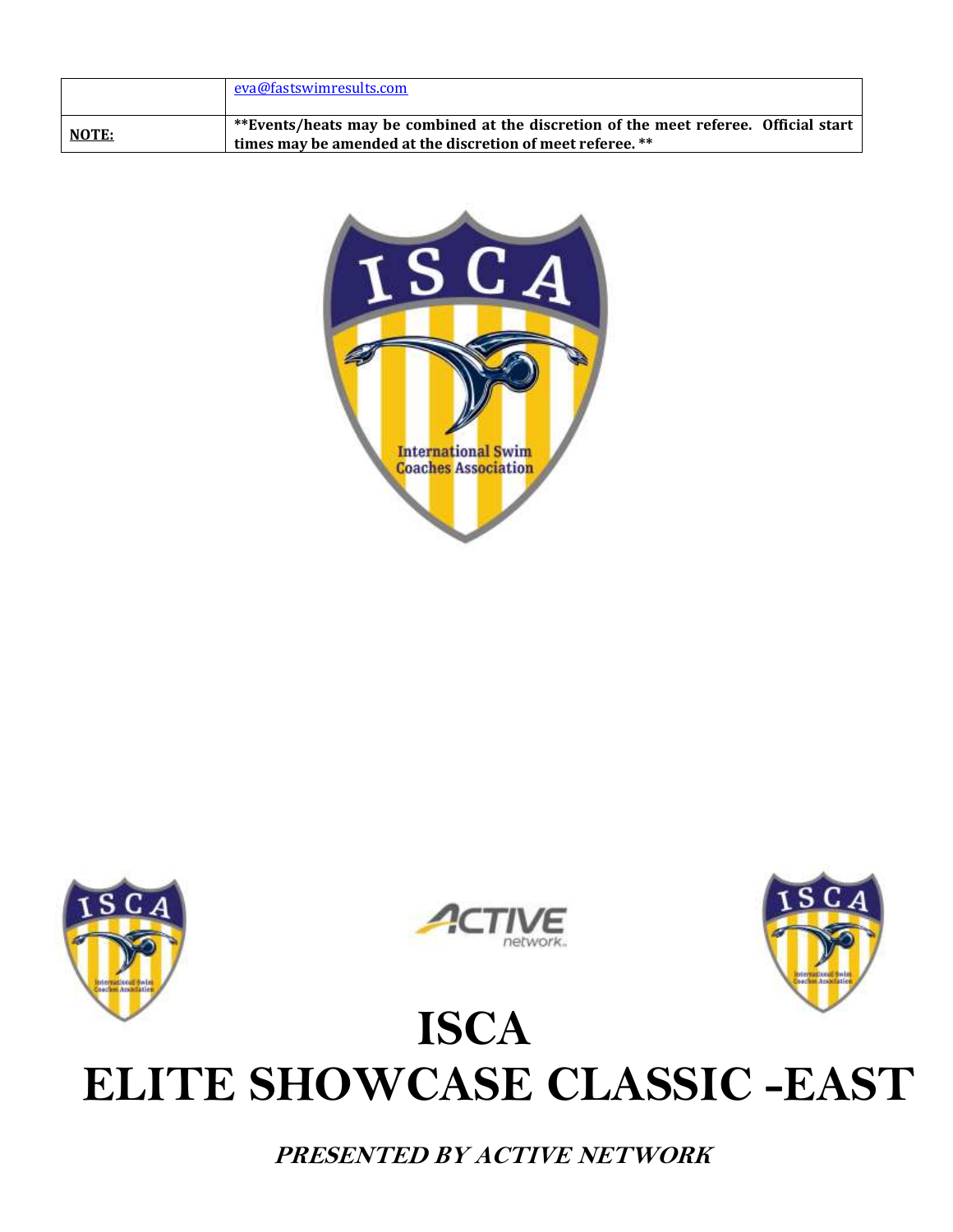## **WARM-UP SCHEDULE:**

### **First 1/2 hour will be warm-up as follows: Last hour of warm-ups will be asfollows:**

Lane 1 pace 50 & 100 circle swimming Lane 2 push off 25s one way only Lane 3 swim & pulling, push off Lane 4 swim & pulling, push off Lane 5 swim & pulling, push off Lane 6 swim & pulling, push off Lane 7 swim & pulling, push off Lane 8 swim & pulling, push off Lane 9 push off 25s, one way only Lane 10 pace 50 & 100 circle swimming Lane 1 pace 50 & 100 circle swimming Lane 2 racing starts 25s one length Lane 3 swim & pulling, push off Lane 4 swim & pulling, push off Lane 5 swim & pulling, push off Lane 6 swim & pulling, push off Lane 7 swim & pulling, push off Lane 8 racing starts 25s one length Lane 9 racing starts 25s one length Lane 10 pace 50 & 100 circle swimming

### **NO EQUIPMENT TO BE USED DURING WARM-UP**

### **NO RACING STARTS IN WARM-UP OR COOL DOWN LANES DURING MEET**

Swimmers must enter the water feet first with at least one hand on the **pool deck.**

2020 Elite Showcase Classic - East St. Petersburg, FL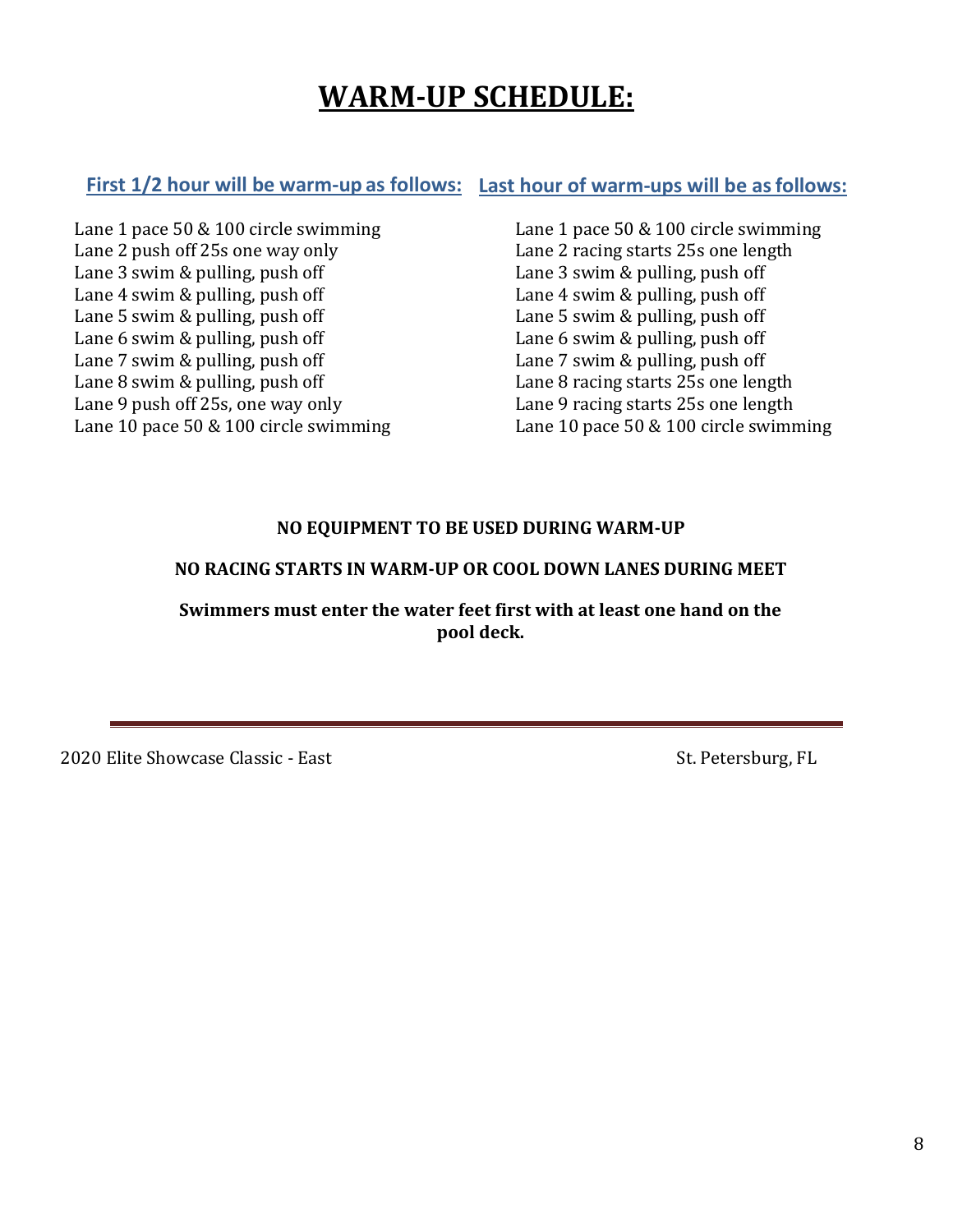





| Wednesday<br>April 8th 2020 |           |                  |     |           |                  |  |
|-----------------------------|-----------|------------------|-----|-----------|------------------|--|
| п                           | Age       | Event            | ø   | Age       | Event            |  |
| Wi                          | $11 - 12$ | 1000 Free        | W27 | 10-Under  | 100 IM           |  |
| M2                          | $11 - 12$ | 1000 Free        | M28 | 10-Under  | 100 IM           |  |
| W3.                         | 10-Under  | 50 Back          | W29 | $11 - 12$ | 200 IM           |  |
| M <sub>4</sub>              | 10-Under  | 50 Back          | M30 | $11 - 12$ | 200 IM           |  |
| W5                          | $11 - 12$ | 200 Back         | W3I | $13 - 14$ | 200 IM           |  |
| M6                          | $11 - 12$ | 200 Back         | M32 | $13 - 14$ | 200 IM           |  |
| W7                          | $13 - 14$ | 200 Back         | W33 | 10-Under  | 50 Fly           |  |
| Ms                          | 13-14     | 200 Back         | M34 | 10-Under  | 50 Fly           |  |
| W9                          | 10-Under  | 100 Breast       | W35 | $11 - 12$ | 200 Fly          |  |
| MIO                         | 10-Under  | 100 Breast       | M36 | $11 - 12$ | 200 Fly.         |  |
| W11                         | 11-12     | 50 Breast        | W37 | $13 - 14$ | 200 Fly          |  |
| M12                         | $11 - 12$ | 50 Breast        | M38 | $13 - 14$ | 200 Fly          |  |
| W13                         | $13 - 14$ | 50 Breast        | W39 | $11 - 12$ | 50 Back          |  |
| M14                         | $13-14$   | 50 Breast        | M40 | $11 - 12$ | 50 Back          |  |
| W15                         | 10-Under  | 500 Free         | W41 | $13-14$   | 50 Back          |  |
| M16                         | 10-Under  | 500 Free         | M42 | $13 - 14$ | 50 Back          |  |
| W17                         | $11 - 12$ | 50 Free          | W43 | 10-Under  | 200 Free         |  |
| M18                         | $11 - 12$ | 50 Free          | M44 | 10-Under  | 200 Free         |  |
| W19                         | $13 - 14$ | 50 Free          | W45 | $11 - 12$ | 500 Free         |  |
| M20                         | $13-14$   | 50 Free          | M46 | $11 - 12$ | 500 Free         |  |
| W21                         | 10-Under  | 200 Medley Relay | W47 | $13 - 14$ | 500 Free         |  |
| MT2                         | 10-Under  | 200 Medley Relay | M48 | $13 - 14$ | 500 Free         |  |
| W23                         | $11-12$   | 200 Medley Relay | W49 | 10-Under  | 400 Medley Relay |  |
| M24                         | $11 - 12$ | 200 Medley Relay | M50 | 10-Under  | 400 Medley Relay |  |
| W25                         | 13-14     | 200 Medley Relay | W51 | $11 - 12$ | 400 Mediev Relay |  |
| M26                         | $13 - 14$ | 200 Medley Relay | M52 | $11 - 12$ | 400 Medley Relay |  |
|                             |           |                  | W53 | $13 - 14$ | 400 Medley Relay |  |
|                             |           |                  | M54 | $13-14$   | 400 Medley Relay |  |
|                             |           |                  |     |           |                  |  |

ISCA Elite Showcase Classic - East April 8-11, 2020 · St. Petersburg, FL

|     | Friday<br>April 10th, 2020 |                |      | Saturday<br>April 11th, 2020 |                |
|-----|----------------------------|----------------|------|------------------------------|----------------|
| #   | Age                        | Event          | ₩    | Age                          | Event          |
| W55 | $13 - 14$                  | 1650 Free      | W87  | 10-Under                     | 200 IM         |
| M56 | $13 - 14$                  | 1650 Free      | M88  | 10-Under                     | 200 IM         |
| W57 | 11-12                      | 100 IM         | W89  | 11-12                        | 400 IM         |
| M58 | $11-12$                    | 100 IM         | M90  | 11-12                        | 400 IM         |
| W59 | 10-Under                   | 100 Back       | W91  | $13 - 14$                    | 400 IM         |
| M60 | $10$ -Under                | 100 Back       | M92  | $13 - 14$                    | 400 IM         |
| W61 | $11-12$                    | 100 Back       | W93  | 10-Under                     | 100 Fly        |
| M62 | $11-12$                    | 100 Back       | M94  | 10-Under                     | 100 Fly        |
| W63 | $13 - 14$                  | 100 Back       | W95  | 11-12                        | 50 Fly         |
| M64 | $13 - 14$                  | 100 Back       | M96  | $11 - 12$                    | 50 Fly         |
| W65 | 10-Under                   | 50 Breast      | W97  | $13 - 14$                    | 50 Fly         |
| M66 | 10-Under                   | 50 Breast      | M98  | $13-14$                      | 50 Fly         |
| W67 | $11-12$                    | 200 Breast     | W99  | $11 - 12$                    | 100 Breast     |
| M68 | $11 - 12$                  | 200 Breast     | M100 | 11-12                        | 100 Breast     |
| W69 | $13 - 14$                  | 200 Breast     | W101 | $13 - 14$                    | 100 Breast     |
| M70 | $13 - 14$                  | 200 Breast     | M102 | $13 - 14$                    | 100 Breast     |
| W71 | 11-12                      | 100 Fly        | W103 | 10-Under                     | 50 Free        |
| M72 | 11-12                      | $100$ Fly      | M104 | 10-Under                     | 50 Free        |
| W73 | $13 - 14$                  | $100$ Fly      | W105 | 11-12                        | 200 Free       |
| M74 | $13 - 14$                  | $100$ Fly      | M106 | 11-12                        | 200 Free       |
| W75 | 10-Under                   | 100 Free       | W107 | $13 - 14$                    | 200 Free       |
| M76 | 10-Under                   | 100 Free       | M108 | $13 - 14$                    | 200 Free       |
| W77 | $11-12$                    | 100 Free       | W109 | 10-Under                     | 400 Free Relay |
| M78 | $11-12$                    | 100 Free       | M110 | 10-Under                     | 400 Free Relay |
| W79 | $13 - 14$                  | 100 Free       | W111 | 11-12                        | 400 Free Relay |
| M80 | $13 - 14$                  | 100 Free       | M112 | 11-12                        | 400 Free Relay |
| W81 | 10-Under                   | 200 Free Relay | W113 | $13 - 14$                    | 400 Free Relay |
| M82 | $10$ -Under                | 200 Free Relay | M114 | $13 - 14$                    | 400 Free Relay |
| W83 | $11-12$                    | 200 Free Relay |      |                              |                |
| M84 | $11-12$                    | 200 Free Relay |      |                              |                |
| W85 | $13 - 14$                  | 200 Free Relay |      |                              |                |
| M86 | $13 - 14$                  | 200 Free Relay |      |                              |                |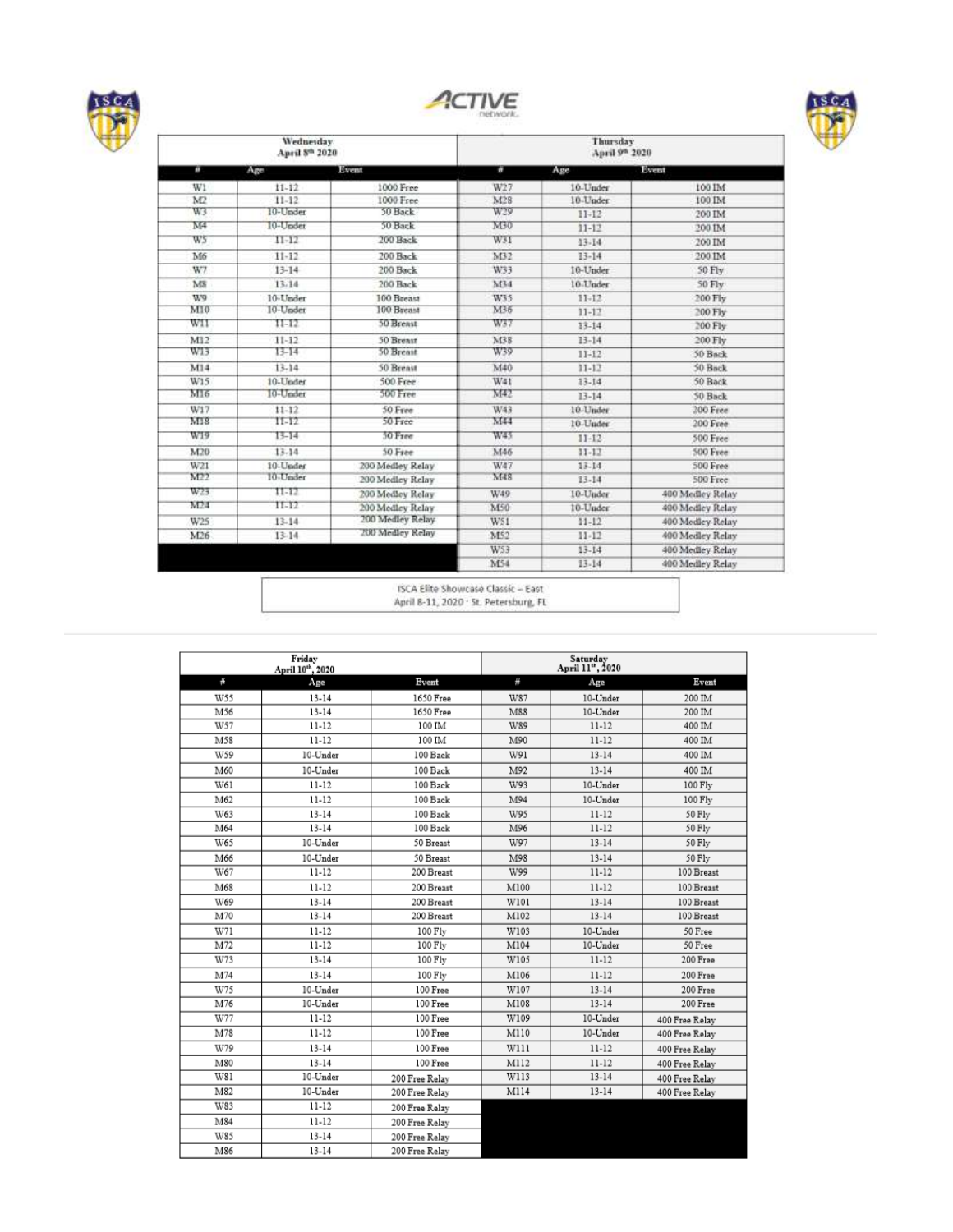## **2020 EAST ELITE SHOWCASE CLASSIC** *QUALIFYING TIME STANDARDS*



**St. Petersburg, Florida April 8th -11th** 

**CTIVE** 



#### **Special Notes:**

- 1) All 10-year old, 12-year old and 14-year old qualifying times are NationalAAA.
- 2) All 9-year olds & under, 11-year old and 13-year old qualifying times are NationalAA.
- 3) All 50's for 13-year olds and 14-year olds will be allowed to be swum if you are registered in themeet.
- 4) Entries must be submitted through OME for USA Swimming teams. Entries for foreign teams must be submitted through HY-TEK MEET MANAGER, COMMLINK (please email [info@swimisca.org](mailto:info@swimisca.org) for additional information).
- 5) The 500 Free, 1000 Free and 1650 Free, along with the 400 IM will all be swum as timed final events. The fastest 10 swimmers will swim at night. All other events will be prelims andfi-nals.
- 6) Qualifying times are minimum times.
- 7) Entries are limited to **3** individual events per day with a maximum 10 for the entire meet for all age groups.
- 8) Non-conforming meter entry times will be seeded last. All yard times, even for bonus events, will be seeded fastest to slowest with meter times falling at the end.
- 9) Relay only swimmers must be included on the master entry submission.

### **BONUS EVENTS**

### *\*All bonus events must be entered with a time. NT will not be accepted.*

|            | <b>GIRLS</b> |            |                 |            | <b>BOYS</b>       |            |
|------------|--------------|------------|-----------------|------------|-------------------|------------|
| <b>LCM</b> | <b>SCM</b>   | <b>SCY</b> | <b>EVENT</b>    | <b>SCY</b> | <b>SCM</b>        | <b>LCM</b> |
| 34.19      | 33.29        | 30.19      | 50 Free         | 29.79      | 32.89             | 34.09      |
| 1:16.99    | 1:14.39      | 1:07.29    | <b>100 Free</b> | 1:06.69    | 1:13.69           | 1:16.49    |
| 2:48.09    | 2:43.89      | 2:28.29    | 200 Free        | 2:23.09    | 2:38.19           | 2:43.69    |
| 5:50.59*   | $5:42.49*$   | 6:27.99    | <b>500 Free</b> | 6:20.79    | 5:37.39*15:44.59* |            |
|            |              |            | (*400 M Free)   |            |                   |            |
| 40.89      | 38.69        | 34.99      | 50 Back         | 35.29      | 38.99             | 40.99      |
| 1:28.29    | 1:23.49      | 1:15.59    | 100 Back        | 1:15.69    | 1:23.59           | 1:27.39    |
| 45.29      | 44.09        | 39.89      | 50 Breast       | 39.19      | 43.29             | 44.89      |
| 1:41.29    | 1:36.69      | 1:27.49    | 100 Breast      | 1:26.29    | 1:35.29           | 1:39.59    |
| 38.89      | 37.99        | 34.39      | <b>50 Fly</b>   | 33.69      | 37.19             | 38.19      |
| 1:30.29    | 1:27.49      | 1:19.19    | <b>100 Fly</b>  | 1:18.69    | 1:26.99           | 1:29.49    |
|            | 1:25.19      | 1:17.09    | 100 IM          | 1:16.19    | 1:24.19           |            |
| 3:08.29    | 3:02.39      | 2:45.09    | 200 IM          | 2:43.59    | 3:00.69           | 3:06.89    |
|            |              |            |                 |            |                   |            |

### **9 & UNDER QUALIFYING TIMES**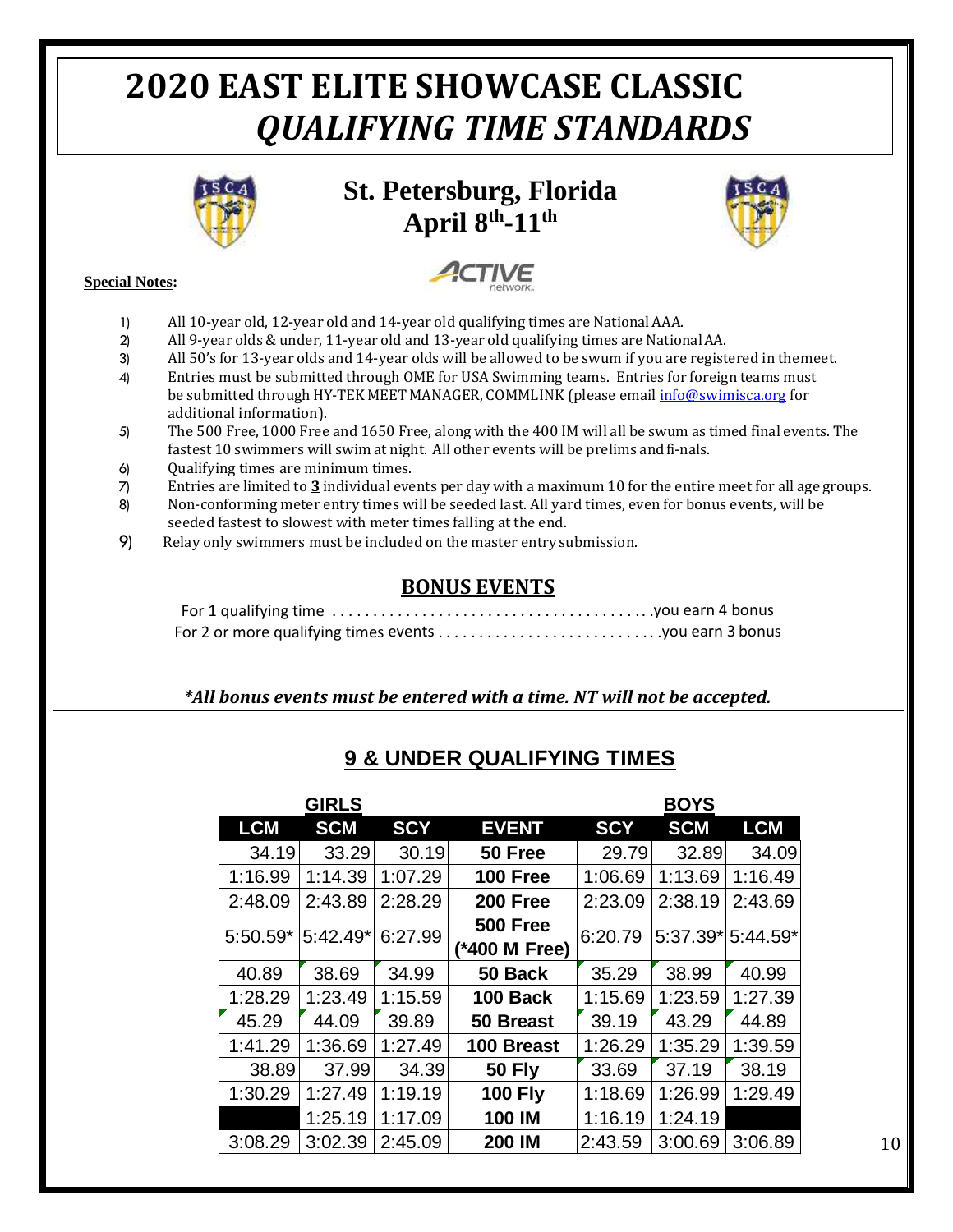

## **10 YEAR OLD QUALIFYING TIMES**

ACTIVE

|            | <b>GIRLS</b>      |            |                 |            | <b>BOYS</b> |            |
|------------|-------------------|------------|-----------------|------------|-------------|------------|
| <b>LCM</b> | <b>SCM</b>        | <b>SCY</b> | <b>EVENT</b>    | <b>SCY</b> | <b>SCM</b>  | <b>LCM</b> |
| 32.79      | 31.89             | 28.89      | 50 Free         | 28.59      | 31.59       | 32.79      |
| 1:13.29    | 1:10.89           | 1:04.19    | <b>100 Free</b> | 1:03.69    | 1:10.29     | 1:12.99    |
| 2:39.79    | 2:35.79           | 2:20.99    | 200 Free        | 2:16.89    | 2:31.29     | 2:36.59    |
|            | 5:35.39* 5:27.69* |            | <b>500 Free</b> | 6:04.19    | 5:22.69     | 5:29.69    |
|            |                   | 6:11.09    | (*400 M Free)   |            |             |            |
| 38.89      | 36.79             | 33.29      | 50 Back         | 33.59      | 37.09       | 38.89      |
| 1:23.89    | 1:19.29           | 1:11.79    | 100 Back        | 1:12.19    | 1:19.79     | 1:23.39    |
| 43.09      | 41.89             | 37.99      | 50 Breast       | 37.29      | 41.19       | 42.69      |
| 1:36.19    | 1:31.89           | 1:23.09    | 100 Breast      | 1:22.39    | 1:30.99     | 1:35.09    |
| 36.69      | 35.89             | 32.49      | <b>50 Fly</b>   | 31.99      | 35.29       | 36.29      |
| 1:24.59    | 1:21.99           | 1:14.19    | <b>100 Fly</b>  | 1:13.89    | 1:21.69     | 1:23.99    |
|            | 1:21.19           | 1:13.49    | 100 IM          | 1:12.89    | 1:20.49     |            |
| 2:59.59    | 2:53.99           | 2:37.39    | 200 IM          | 2:36.19    | 2:52.49     | 2:58.39    |
|            |                   |            |                 |            |             |            |

### **11 YEAR OLD QUALIFYING TIMES**

| <b>LCM</b><br><b>LCM</b><br><b>SCM</b><br><b>SCY</b><br><b>SCY</b><br><b>EVENT</b><br><b>SCM</b><br>32.79<br>31.89<br>28.89<br>50 Free<br>28.59<br>31.59<br>32.79<br>1:11.59<br>1:09.29<br>1:02.69<br>1:02.49<br>1:08.99<br>1:11.59<br><b>100 Free</b><br>2:36.29<br>2:16.19<br>200 Free<br>2:15.49<br>2:30.49<br>2:29.69<br>2:35.89<br><b>500 Free</b><br>5:28.79*<br>5:22.09*<br>6:08.09<br>6:02.79<br>$5:17.49*$<br>$5:28.29*$<br>(*400 M Free)<br><b>1000 Free</b><br>11:36.19* 11:08.99* 12:44.39<br>12:38.69 11:03.99*<br>(*800 M Free)<br>37.79<br>35.99<br>32.59<br>33.09<br>36.59<br>50 Back | <b>GIRLS</b> |  | <b>BOYS</b> |  |  |           |
|-------------------------------------------------------------------------------------------------------------------------------------------------------------------------------------------------------------------------------------------------------------------------------------------------------------------------------------------------------------------------------------------------------------------------------------------------------------------------------------------------------------------------------------------------------------------------------------------------------|--------------|--|-------------|--|--|-----------|
|                                                                                                                                                                                                                                                                                                                                                                                                                                                                                                                                                                                                       |              |  |             |  |  |           |
|                                                                                                                                                                                                                                                                                                                                                                                                                                                                                                                                                                                                       |              |  |             |  |  |           |
|                                                                                                                                                                                                                                                                                                                                                                                                                                                                                                                                                                                                       |              |  |             |  |  |           |
|                                                                                                                                                                                                                                                                                                                                                                                                                                                                                                                                                                                                       |              |  |             |  |  |           |
|                                                                                                                                                                                                                                                                                                                                                                                                                                                                                                                                                                                                       |              |  |             |  |  |           |
|                                                                                                                                                                                                                                                                                                                                                                                                                                                                                                                                                                                                       |              |  |             |  |  | 11:33.39* |
|                                                                                                                                                                                                                                                                                                                                                                                                                                                                                                                                                                                                       |              |  |             |  |  | 38.29     |
| 100 Back<br>1:18.19<br>1:23.09<br>1:17.99<br>1:10.59<br>1:10.79<br>1:22.89                                                                                                                                                                                                                                                                                                                                                                                                                                                                                                                            |              |  |             |  |  |           |
| 2:56.69<br>2:47.79<br>2:31.89<br>200 Back<br>2:32.09<br>2:47.99<br>2:56.29                                                                                                                                                                                                                                                                                                                                                                                                                                                                                                                            |              |  |             |  |  |           |
| 42.59<br>37.09<br>40.79<br>36.89<br>50 Breast<br>40.99<br>42.59                                                                                                                                                                                                                                                                                                                                                                                                                                                                                                                                       |              |  |             |  |  |           |
| 1:33.39<br>1:29.29<br>1:20.79<br>100 Breast<br>1:28.39<br>1:19.99<br>1:33.39                                                                                                                                                                                                                                                                                                                                                                                                                                                                                                                          |              |  |             |  |  |           |
| 3:21.09<br>3:12.09<br>2:53.89<br>2:51.99<br>200 Breast<br>3:09.99<br>3:19.49                                                                                                                                                                                                                                                                                                                                                                                                                                                                                                                          |              |  |             |  |  |           |
| <b>50 Fly</b><br>31.79<br>36.39<br>35.39<br>34.59<br>31.29<br>35.09                                                                                                                                                                                                                                                                                                                                                                                                                                                                                                                                   |              |  |             |  |  |           |
| 1:20.89<br>1:10.99<br><b>100 Fly</b><br>1:11.09<br>1:18.49<br>1:18.49<br>1:21.29                                                                                                                                                                                                                                                                                                                                                                                                                                                                                                                      |              |  |             |  |  |           |
| <b>200 Fly</b><br>2:36.19<br>2:57.49<br>2:58.79<br>2:52.59<br>2:36.09<br>2:52.49                                                                                                                                                                                                                                                                                                                                                                                                                                                                                                                      |              |  |             |  |  |           |
| 1:18.99<br>1:11.49<br>100 IM<br>1:11.59<br>1:19.09                                                                                                                                                                                                                                                                                                                                                                                                                                                                                                                                                    |              |  |             |  |  |           |
| 2:56.69<br>2:57.79<br>2:49.39<br>2:33.29<br>200 IM<br>2:34.89<br>2:51.09                                                                                                                                                                                                                                                                                                                                                                                                                                                                                                                              |              |  |             |  |  |           |
| 6:17.69<br>6:01.89<br>5:27.59<br>400 IM<br>5:27.89<br>6:02.29<br>6:19.59                                                                                                                                                                                                                                                                                                                                                                                                                                                                                                                              |              |  |             |  |  |           |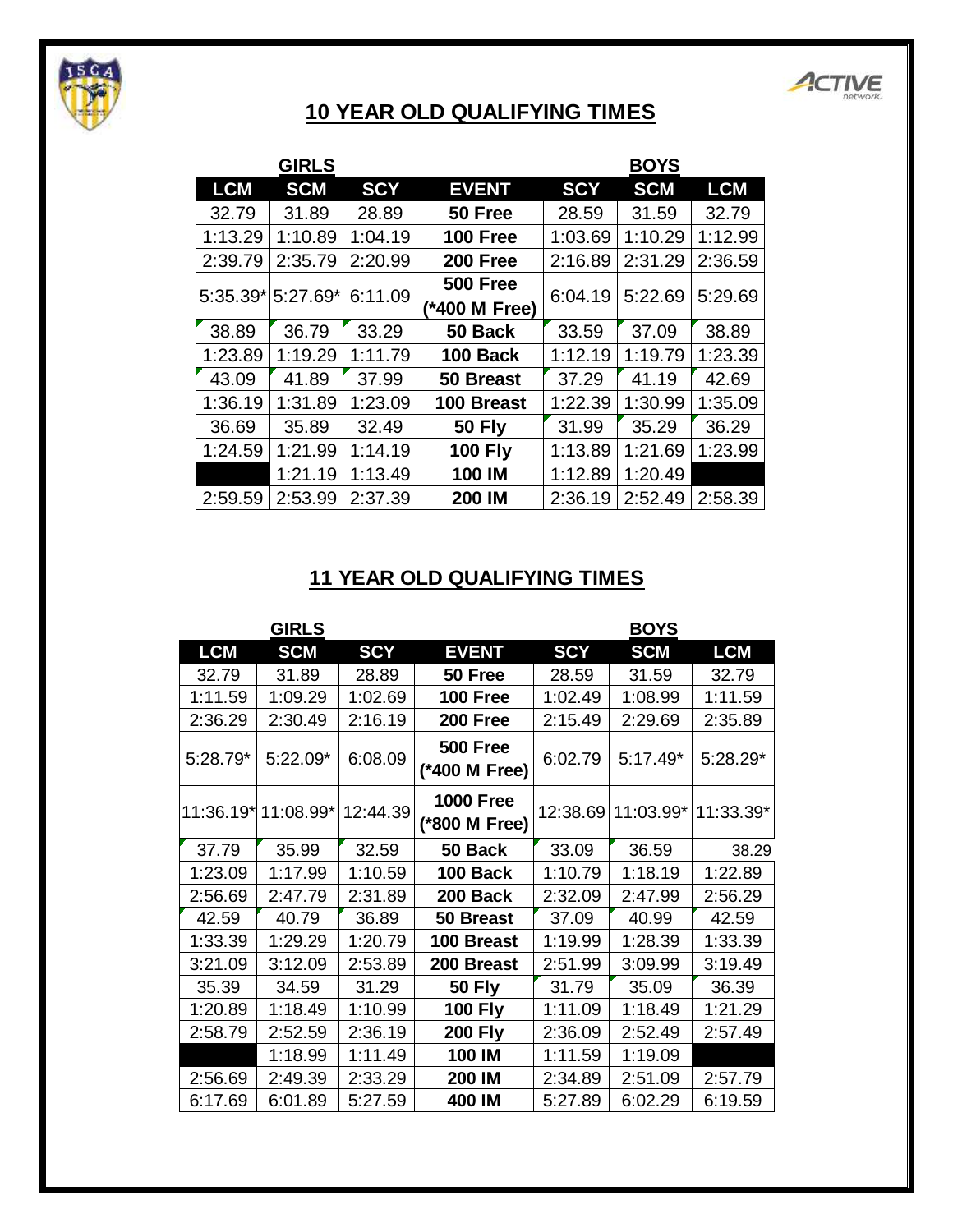

### **12 YEAR OLD QUALIFYING TIMES**



|                                     | <b>GIRLS</b>        |            |                  | <b>BOYS</b> |            |            |  |
|-------------------------------------|---------------------|------------|------------------|-------------|------------|------------|--|
| <b>LCM</b>                          | <b>SCM</b>          | <b>SCY</b> | <b>EVENT</b>     | <b>SCY</b>  | <b>SCM</b> | <b>LCM</b> |  |
| 30.49                               | 29.59               | 26.79      | 50 Free          | 25.59       | 28.29      | 29.39      |  |
| 1:06.39                             | 1:03.89             | 57.79      | <b>100 Free</b>  | 55.79       | 1:01.69    | 1:03.99    |  |
| 2:24.19                             | 2:19.99             | 2:06.69    | 200 Free         | 2:02.39     | 2:15.19    | 2:19.79    |  |
| $5:01.69*$                          | 4:55.09*            | 5:37.09    | <b>500 Free</b>  | 5:27.89     | 4:46.89*   | 4:55.09*   |  |
|                                     |                     |            | (*400 M Free)    |             |            |            |  |
|                                     | 10:33.99* 10:10.69* | 11:37.79   | <b>1000 Free</b> | 11:25.59    | $9:59.99*$ | 10:22.09*  |  |
|                                     |                     |            | (*800 M Free)    |             |            |            |  |
| 34.79                               | 33.29               | 30.09      | 50 Back          | 29.39       | 32.49      | 34.09      |  |
| 1:15.49                             | 1:11.89             | 1:05.09    | 100 Back         | 1:02.79     | 1:09.39    | 1:13.89    |  |
| 2:40.89                             | 2:33.39             | 2:18.79    | 200 Back         | 2:15.69     | 2:29.89    | 2:37.79    |  |
| 38.49                               | 37.39               | 33.89      | 50 Breast        | 32.79       | 36.19      | 37.69      |  |
| 1:25.29                             | 1:21.19             | 1:13.49    | 100 Breast       | 1:11.29     | 1:18.79    | 1:22.19    |  |
| 3:02.79                             | 2:56.39             | 2:39.59    | 200 Breast       | 2:33.19     | 2:49.29    | 2:56.59    |  |
| 32.49                               | 31.89               | 28.89      | <b>50 Fly</b>    | 28.19       | 31.19      | 31.99      |  |
| 1:13.19                             | 1:11.49             | 1:04.69    | <b>100 Fly</b>   | 1:02.79     | 1:09.39    | 1:10.89    |  |
| 2:40.99                             | 2:36.99             | 2:22.09    | <b>200 Fly</b>   | 2:18.79     | 2:33.29    | 2:38.79    |  |
|                                     | 1:13.29             | 1:06.29    | 100 IM           | 1:03.29     | 1:09.89    |            |  |
| 2:42.09                             | 2:36.89             | 2:21.99    | 200 IM           | 2:17.49     | 2:31.99    | 2:38.49    |  |
| <b>13 YEAR OLD QUALIFYING TIMES</b> |                     |            |                  |             |            |            |  |

| <b>LCM</b>         | <b>SCM</b>                   | <b>SCY</b>         | <b>EVENT</b>                        | <b>SCY</b>         | <b>SCM</b>                   | <b>LCM</b>         |
|--------------------|------------------------------|--------------------|-------------------------------------|--------------------|------------------------------|--------------------|
| 30.49              | 29.59                        | 26.79              | 50 Free                             | 25.59              | 28.29                        | 29.39              |
| 1:06.39            | 1:03.89                      | 57.79              | 100 Free                            | 55.79              | 1:01.69                      | 1:03.99            |
| 2:24.19            | 2:19.99                      | 2:06.69            | 200 Free                            | 2:02.39            | 2:15.19                      | 2:19.79            |
| 5:01.69*           | 4:55.09*                     | 5:37.09            | <b>500 Free</b><br>(*400 M Free)    | 5:27.89            | 4:46.89*                     | 4:55.09*           |
|                    | 10:33.99* 10:10.69* 11:37.79 |                    | <b>1000 Free</b><br>(*800 M Free)   | 11:25.59           | $9:59.99*$                   | 10:22.09*          |
| 34.79              | 33.29                        | 30.09              | 50 Back                             | 29.39              | 32.49                        | 34.09              |
| 1:15.49            | 1:11.89                      | 1:05.09            | 100 Back                            | 1:02.79            | 1:09.39                      | 1:13.89            |
| 2:40.89            | 2:33.39                      | 2:18.79            | 200 Back                            | 2:15.69            | 2:29.89                      | 2:37.79            |
| 38.49              | 37.39                        | 33.89              | 50 Breast                           | 32.79              | 36.19                        | 37.69              |
| 1:25.29            | 1:21.19                      | 1:13.49            | 100 Breast                          | 1:11.29            | 1:18.79                      | 1:22.19            |
| 3:02.79            | 2:56.39                      | 2:39.59            | 200 Breast                          | 2:33.19            | 2:49.29                      | 2:56.59            |
| 32.49              | 31.89                        | 28.89              | <b>50 Fly</b>                       | 28.19              | 31.19                        | 31.99              |
| 1:13.19            | 1:11.49                      | 1:04.69            | <b>100 Fly</b>                      | 1:02.79            | 1:09.39                      | 1:10.89            |
| 2:40.99            | 2:36.99                      | 2:22.09            | <b>200 Fly</b>                      | 2:18.79            | 2:33.29                      | 2:38.79            |
|                    | 1:13.29                      | 1:06.29            | 100 IM                              | 1:03.29            | 1:09.89                      |                    |
|                    | 2:36.89                      | 2:21.99            | 200 IM                              | 2:17.49            | 2:31.99                      | 2:38.49            |
| 2:42.09            |                              |                    |                                     |                    |                              |                    |
|                    | <b>GIRLS</b>                 |                    | <b>13 YEAR OLD QUALIFYING TIMES</b> |                    | <b>BOYS</b>                  |                    |
| <b>LCM</b>         | <b>SCM</b>                   | <b>SCY</b>         | <b>EVENT</b>                        | <b>SCY</b>         | <b>SCM</b>                   | <b>LCM</b>         |
| 31.19              | 30.39                        | 27.49              | 50 Free                             | 25.69              | 28.39                        | 29.49              |
| 1:07.89            | 1:05.59                      | 59.39              | 100 Free                            | 55.99              | 1:01.79                      | 1:04.09            |
| 2:26.59            | 2:21.79                      | 2:08.39            | 200 Free                            | 2:01.59            | 2:14.29                      | 2:20.29            |
| 5:07.39*           | $5:00.39*$                   | 5:43.19            | <b>500 Free</b><br>(*400 M Free)    | 5:27.39            | 4:46.49*                     | 4:56.39*           |
|                    | 20:20.49* 19:38.49* 19:45.39 |                    | <b>1650 Free</b><br>(*1500 M Free)  |                    | 18:57.49 18:50.79* 19:32.39* |                    |
| $***$              | **                           | $***$              | 50 Back                             | $***$              | $***$                        | $***$              |
| 1:16.19            | 1:12.49                      | 1:05.69            | 100 Back                            | 1:01.89            | 1:08.39                      | 1:12.19            |
| 2:43.59            | 2:36.09                      | 2:21.19            | 200 Back                            | 2:14.19            | 2:28.29                      | 2:35.89            |
| $***$              | $***$                        | $***$              | 50 Breast                           | $***$              | $***$                        | $***$              |
| 1:25.69            | 1:22.29                      | 1:14.49            | 100 Breast                          | 1:09.59            | 1:16.89                      | 1:20.49            |
| 3:04.89            | 2:58.79                      | 2:41.79            | 200 Breast                          | 2:30.69            | 2:46.49                      | 2:53.29            |
| $***$              | $***$                        | $***$              | <b>50 Fly</b>                       | $***$              | **                           | $***$              |
| 1:13.59            | 1:11.59                      | 1:04.79            | <b>100 Fly</b>                      | 1:01.09            | 1:07.49                      | 1:09.49            |
| 2:42.49            | 2:39.09                      | 2:23.99            | <b>200 Fly</b>                      | 2:15.49            | 2:29.69                      | 2:36.19            |
| 2:45.39<br>5:50.79 | 2:39.39<br>5:38.99           | 2:24.29<br>5:06.79 | 200 IM<br>400 IM                    | 2:16.59<br>4:50.59 | 2:30.89<br>5:21.09           | 2:36.99<br>5:35.79 |